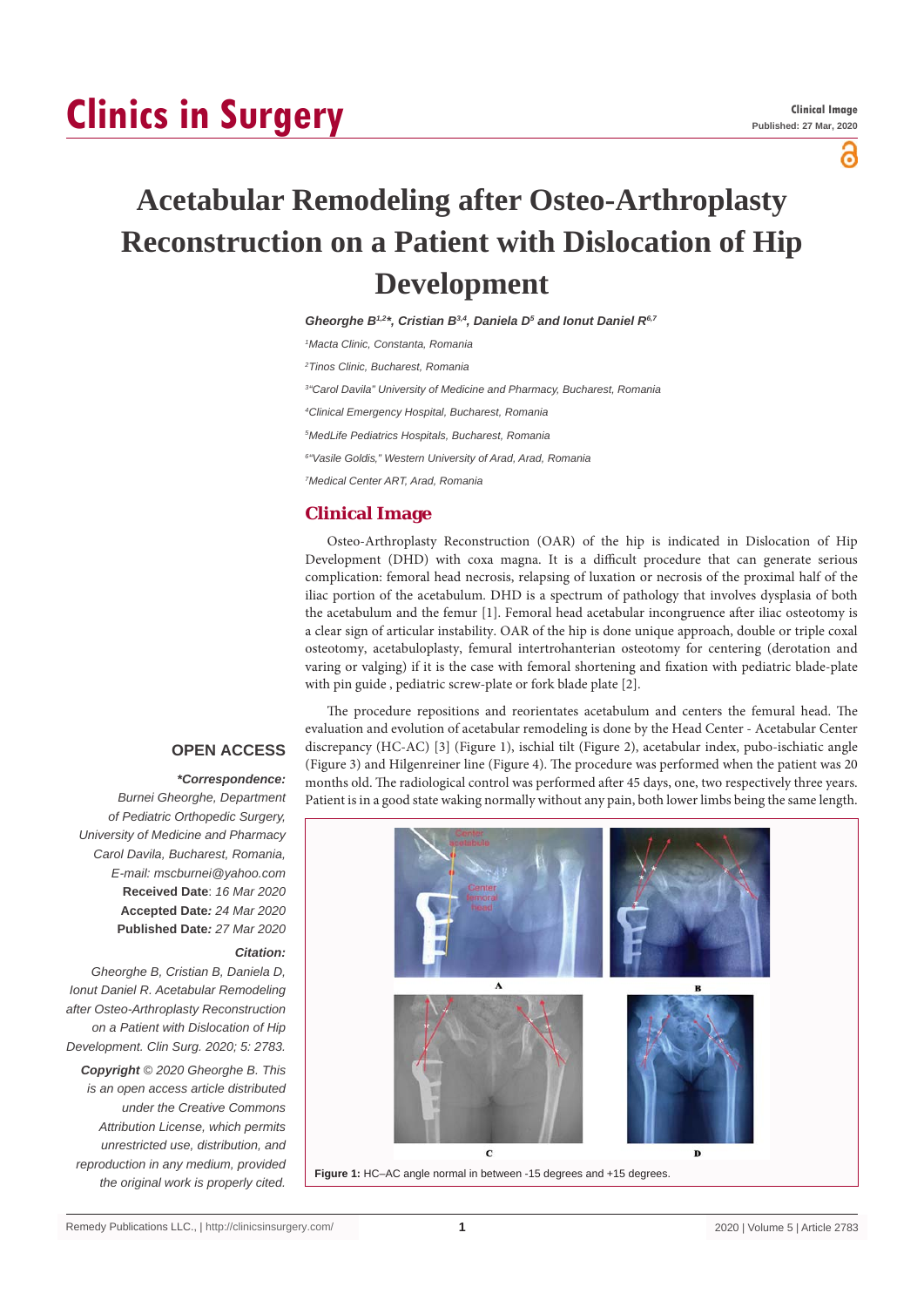

**Figure 2:** Ischial tilt is evaluated through ischiadic line in between the articulary point of the cartilage and the most lateral point of ischion (ischial tuberosity). The tendency of the line is to become symmetrical with the contralateral one. Acetabular index adjacent to the perpendicular on the ischiadic line is normal thru all the stages.



been removed by detorsioning of the ischiadic bone that was torsioned wile reorienting the acetabulum*.*